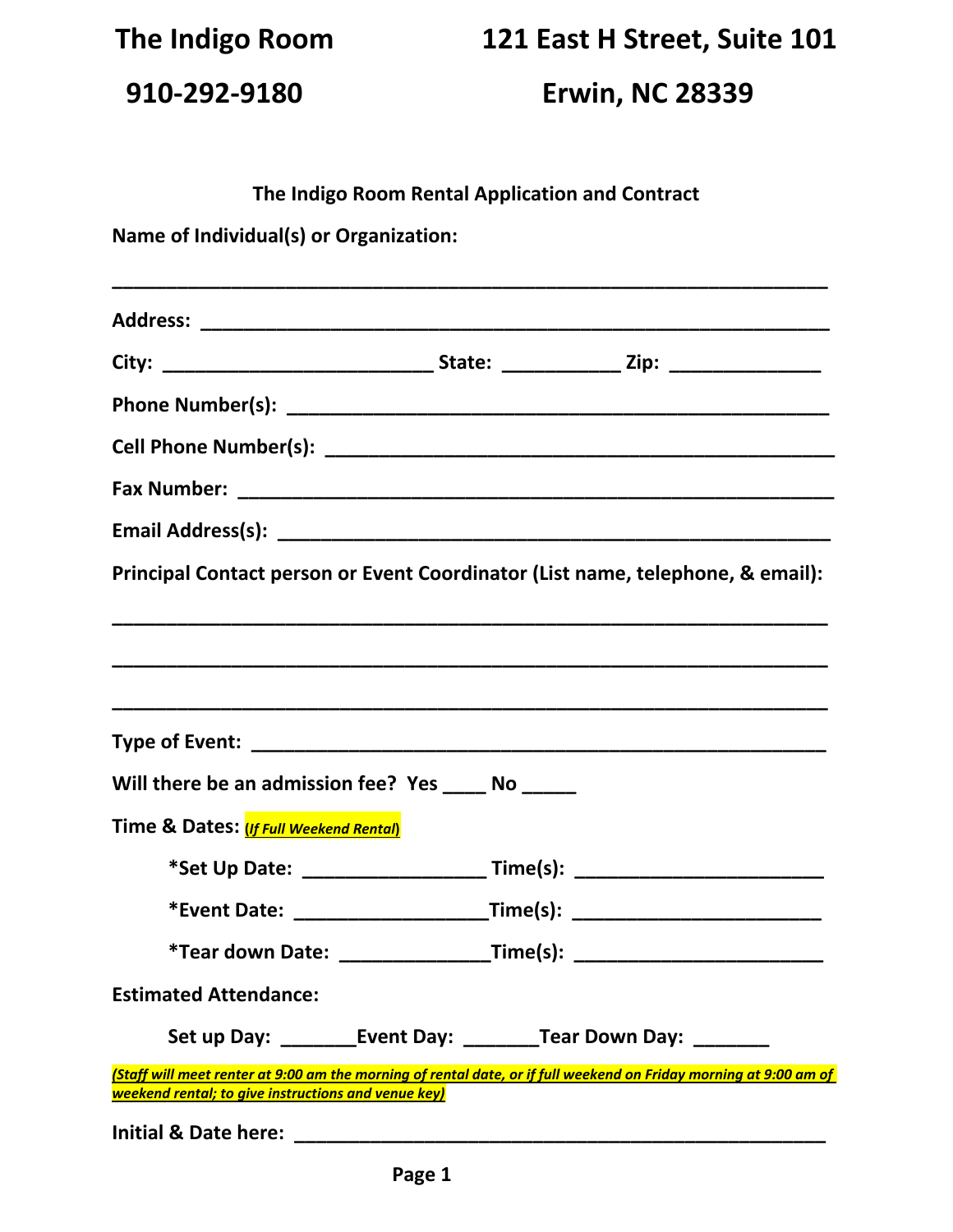**Page2 – The Indigo Room Rental Application and Contract**

**Alcoholic Beverage Present: Yes \_\_\_\_\_No \_\_\_\_\_ (***If Yes – you must have a Certified Erwin Police Officer on duty. See rules of contract for additional information)*

**Food Served: Yes \_\_\_\_\_No\_\_\_\_\_**

**Catered: Yes \_\_\_\_\_No\_\_\_\_\_ (If Yes – please list the name of the Catering Company with phone number and address:**

| Name:                            |
|----------------------------------|
|                                  |
|                                  |
| Live Music or Performers: Yes No |
|                                  |
|                                  |

# **Rental Rates**

We offer a complete **weekend rental rate of \$800,** starting on **Friday ending on Sunday.**  This gives you a set-up/rehearsal day, event day, and clean-up day. Please note below our access times included in our rental package.

#### **Friday, Saturday, & Sunday weekend rental access times:**

- Friday (set-up/rehearsal day)  $9:00$  AM  $10:00$  PM (Lock-up)
- Saturday (Event day) 9:00 AM 11:00 PM End Event (Lock-up)
- Sunday (Cleanup day) 9:00 AM 11:00 AM (Lock-up & Vacate premises)
- *There is an early access fee of \$50 if you require access before 9:00 am on event day.*

#### **Weekday Rental – Monday thru Thursday - Weekend Rental - Friday/Saturday/Sunday**

- Full Day Rental **\$275 (***Monday thru Thursday)*
- Weekend (1 day) **\$400 (***Friday/Saturday/Sunday)*
- Weekend (2 day) **\$800 (***Friday & Saturday or Saturday & Sunday)*
- *There is an early access fee of \$50 if you require access before 9:00 am on event day.*

*Note: Due to The Indigo Room being in the Downtown area and noise ordinance laws, amplified music must end no later than 10:00 PM on weekdays (Sun.-Thurs.) and 11:00 PM on weekends (Fri.-Sat.).*

**Initial & Date here: We are all the set of the set of the set of the set of the set of the set of the set of the set of the set of the set of the set of the set of the set of the set of the set of the set of the set of** 

**Page 2 – The Indigo Room Rental Application and Contract**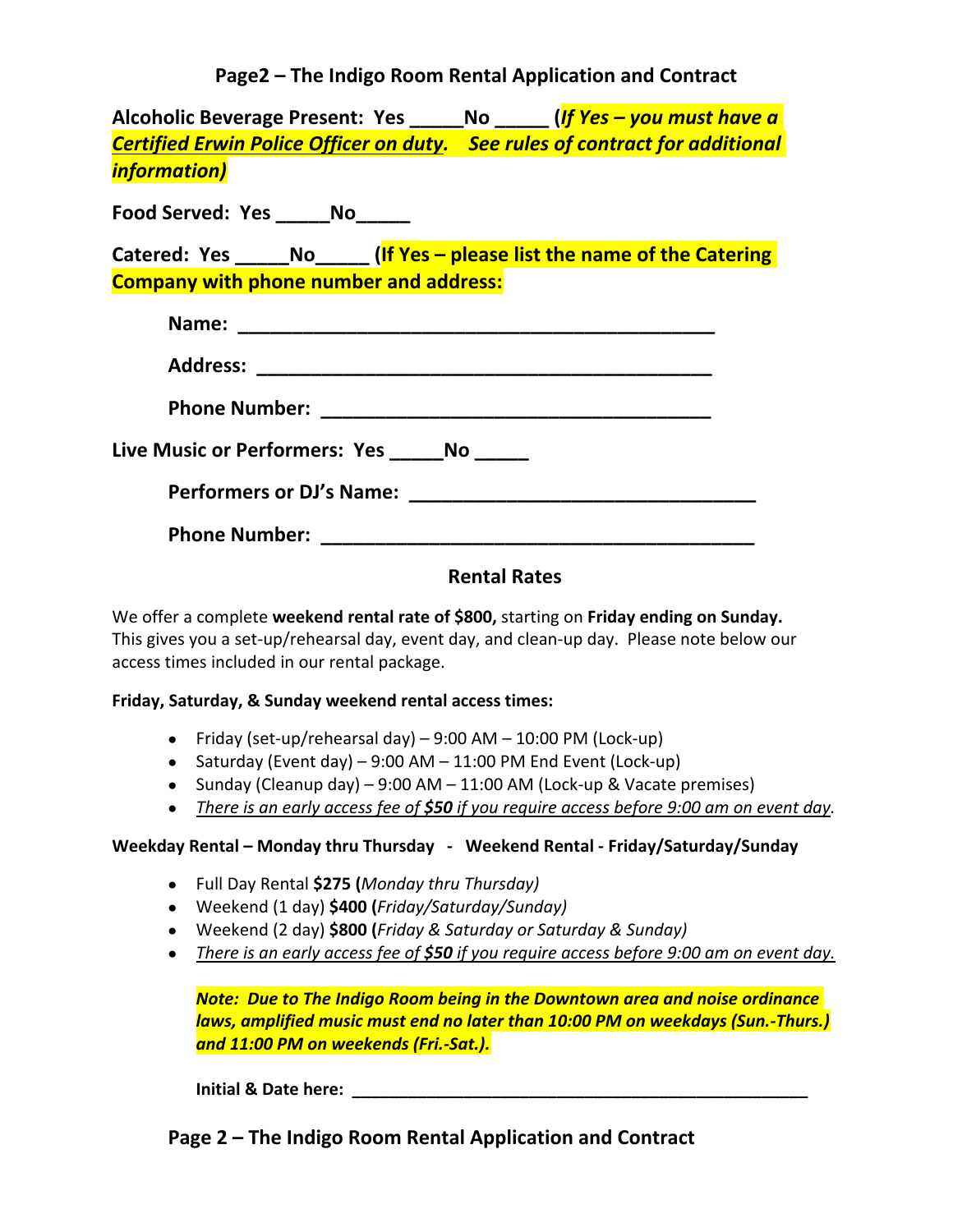# **Page 3 – The Indigo Room Rental Application and Contract**

*Additional rental items may include but are not limited to:* **(please initial each additional rental requested)**

**Table Cloths (\$15 each) \_\_\_\_\_\_\_\_ (how many?) \_\_\_\_\_\_\_\_\_ (***30-day advance notice to reserve***)**

**Janitorial: Cleaning Fee (\$150) \_\_\_\_\_** *(if you clean the venue after your event, you may be eligible to receive this back within 15 business days after your event; you must Sweep & Mop entire venue, put away all Tables & Chairs, clean bathrooms, and clean kitchen.)*

**Janitorial: Staff Cleaning Fee (\$250) \_\_\_\_\_** *(Have our cleaning staff do all cleaning – you are still required to put all tables and chairs back into place)*

**Security Officer Fee (\$150) \_\_\_\_\_ (Required if Alcohol is served, or open bar)**

**Additional Viewing before rental date (\$50 per visit) \_\_\_\_\_\_\_ (Our staff will show The Indigo Room one time free before rental; and one 30-minute viewing free after rental date/deposit is received. Any additional viewings will be charged \$50 per 30 minute visit.)**

*We reserve the right to NOT rent the facility for any events that The Indigo Room believes to be inappropriate for the facilities or disrupt the community. All rentals are at the discretion of The Indigo Room Management and Owners.*

**A** *non-refundable* **rental deposit of 50% of the total rental fees is required to secure an event date, along with a signed copy of The Indigo Room Application and Contract.**

**Please leave all parts of the premises as found. Cleaning shall adhere to the Owner's standards.** (See attached Clean-Up List Addendum for required condition upon vacating premises.)

**The remaining balance of Rental fees are DUE NO LATER THAN** *30 DAYS* **PRIOR TO YOUR SECHULED EVENT. If the FULL BALANCE is NOT paid in FULL 30 days prior to your event date your Rental is VOID/TERMINATED and any monies will be forfeited.**

Designated time to pick up Indigo Room key and instructions will be  $9:00$  am on the day of the rental; unless otherwise agreed on by management 30 days prior to event day rental. A \$50 fee will be charged if the time for pick up is 12 noon or after.

 **Payment is to be made payable to:** 

 **Jackson Family Enterprises, LLC**

 **111 Denim Drive**

 **Erwin, NC 28339**

**Initial & Date here: with the set of the set of the set of the set of the set of the set of the set of the set of the set of the set of the set of the set of the set of the set of the set of the set of the set of the se** 

**Page 3 – The Indigo Room Rental Application and Contract**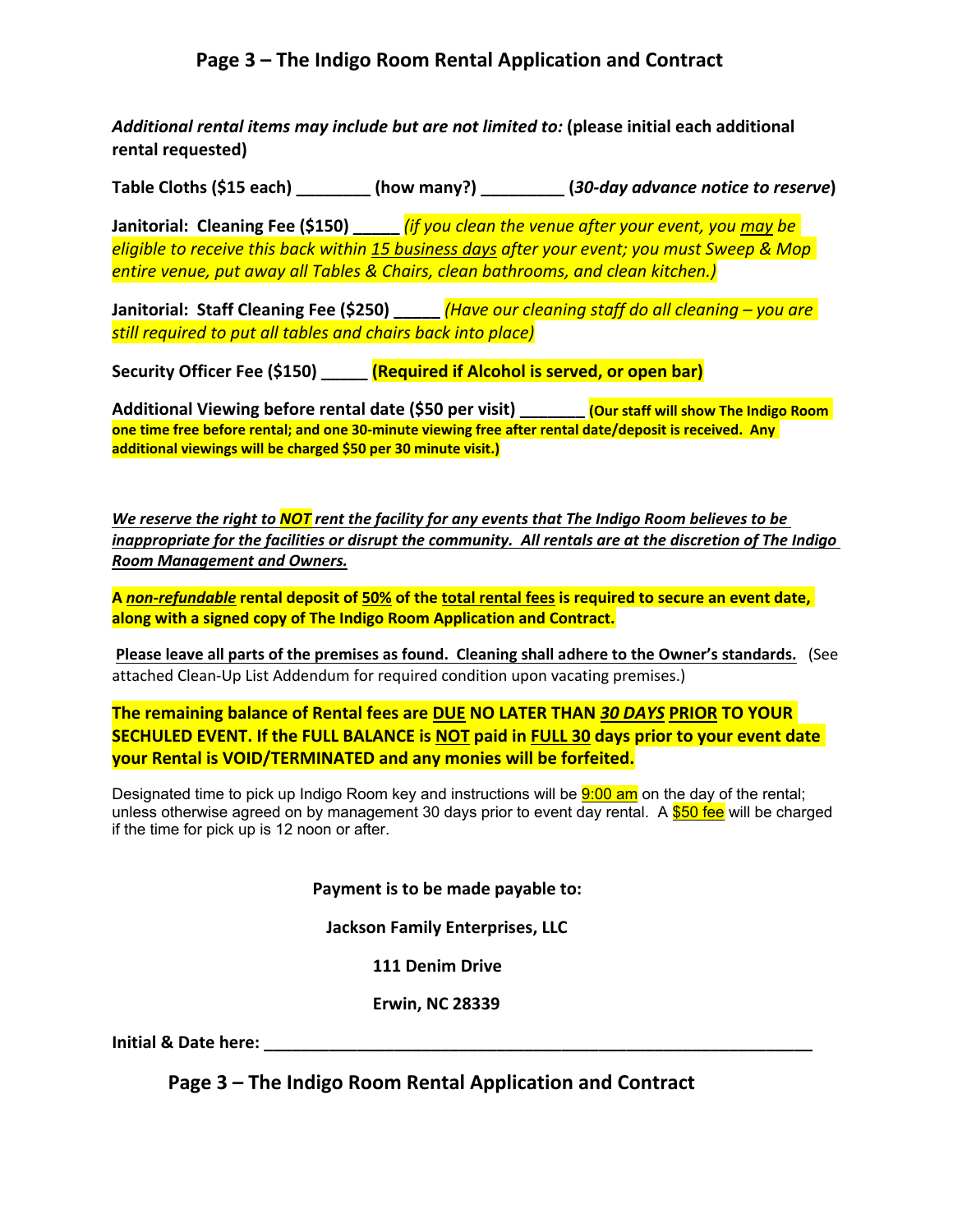**Pet Policy:** *NO PETS ALLOWED INSIDE* **the Indigo Room**

**Smoking Policy:** *NO SMOKING INSIDE the Indigo Room*

**Insurance:** *All rentals MUST show proof of General Liability Insurance with the Indigo Room listed as additional insured; if alcohol is served during your event.*

### **The Indigo Room Rental Includes:**

- **Large Ballroom** (*guest bathrooms for men & women, fully stocked with hand soap, trash bins, toilet paper and paper towels)*
- **20 round Tables** (*you will need to furnish tablecloths if not rented from the Indigo room)*
- **120 Chairs**
- **4 8' Tables; 4 6' Tables**
- **Refrigerator w/freezer in kitchen area**

## **The Indigo Room Clean-Up Addendum:**

- **Pick up all cups, plates, silverware, etc.**
- **Pick up trash in parking lot in front and back of The Indigo Room**
- **Place trash in dumpster (out back door)**
- **Unplug all lights**
- **Clean out refrigerator & freezer, wipe down inside**
- **Wipe down & clean kitchen countertops, sweep & mop floor**
- **Wash off all tables & chairs**
- **Neatly stack chairs & tables- place in there storage areas (DO NOT roll tables or drag chairs across floors)**
- **Sweep off sidewalk**
- **Bathroom clean toilets, sinks, counters, mirror, & mop floors**
- **Report any broken chairs or tables, or other damage to The Indigo room manager**
- **Turn off all lights and lock all doors (back & two front doors)**

| Room Rental Rate for this event: (full day rate/full weekend rental)            |  |
|---------------------------------------------------------------------------------|--|
| Additional Rental Items Total for this event: (tablecloth)                      |  |
| <b>Cleaning Fee:</b> (\$150 if you clean; \$250 if you want our staff to clean) |  |
| <b>Security Officer Fee: (\$150)</b>                                            |  |
| Total Rental for this event: (please add above four lines for total rental)     |  |
| Initial & Date here:                                                            |  |

**Page 4 – The Indigo Room Application and Contract**